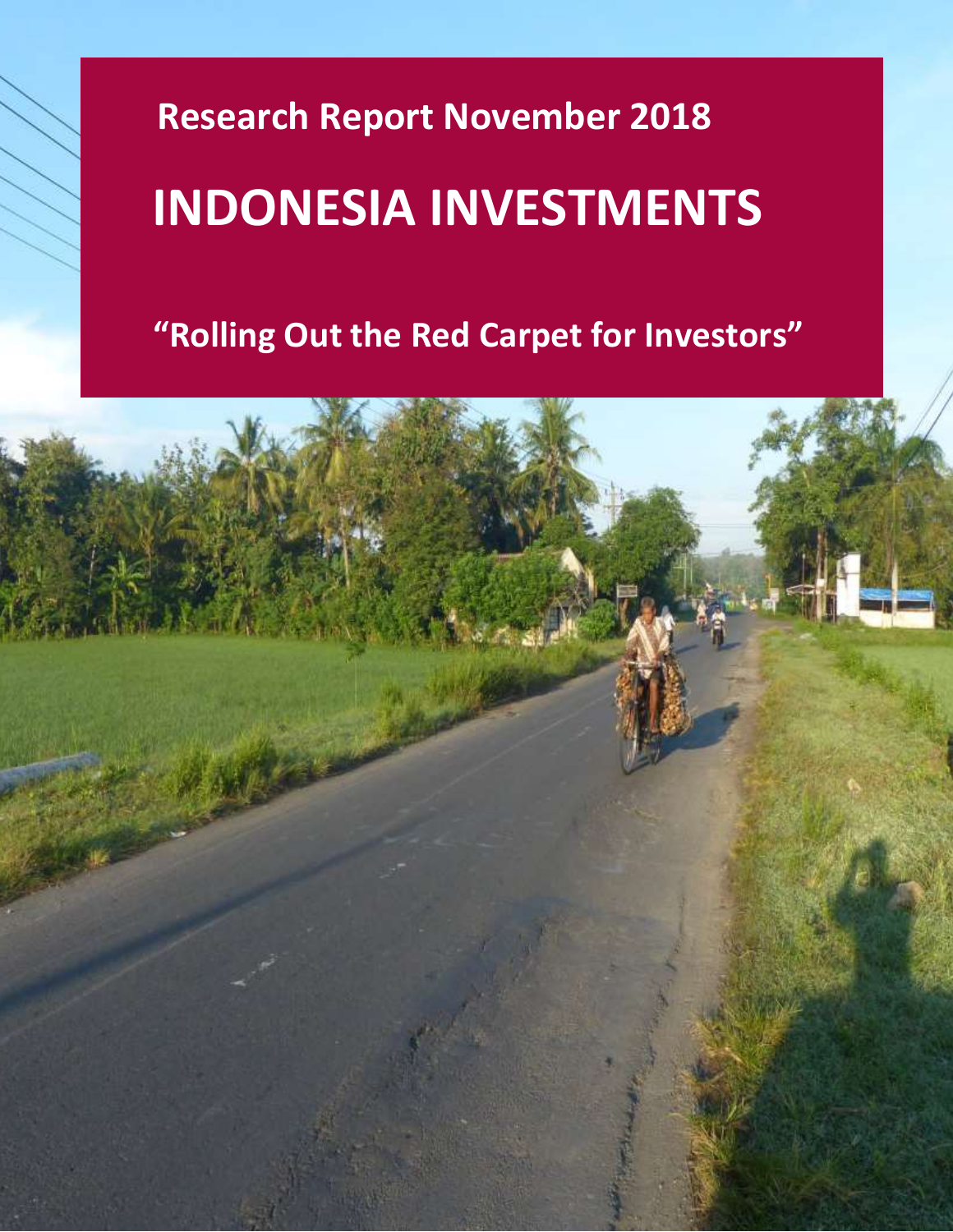## **Indonesia Investments Research Report**

*Rolling out the Red Carpet for Investors*

November 2018

# **ANTIFICATE SIA**

© Van Der Schaar Investments B.V. www.indonesia-investments.com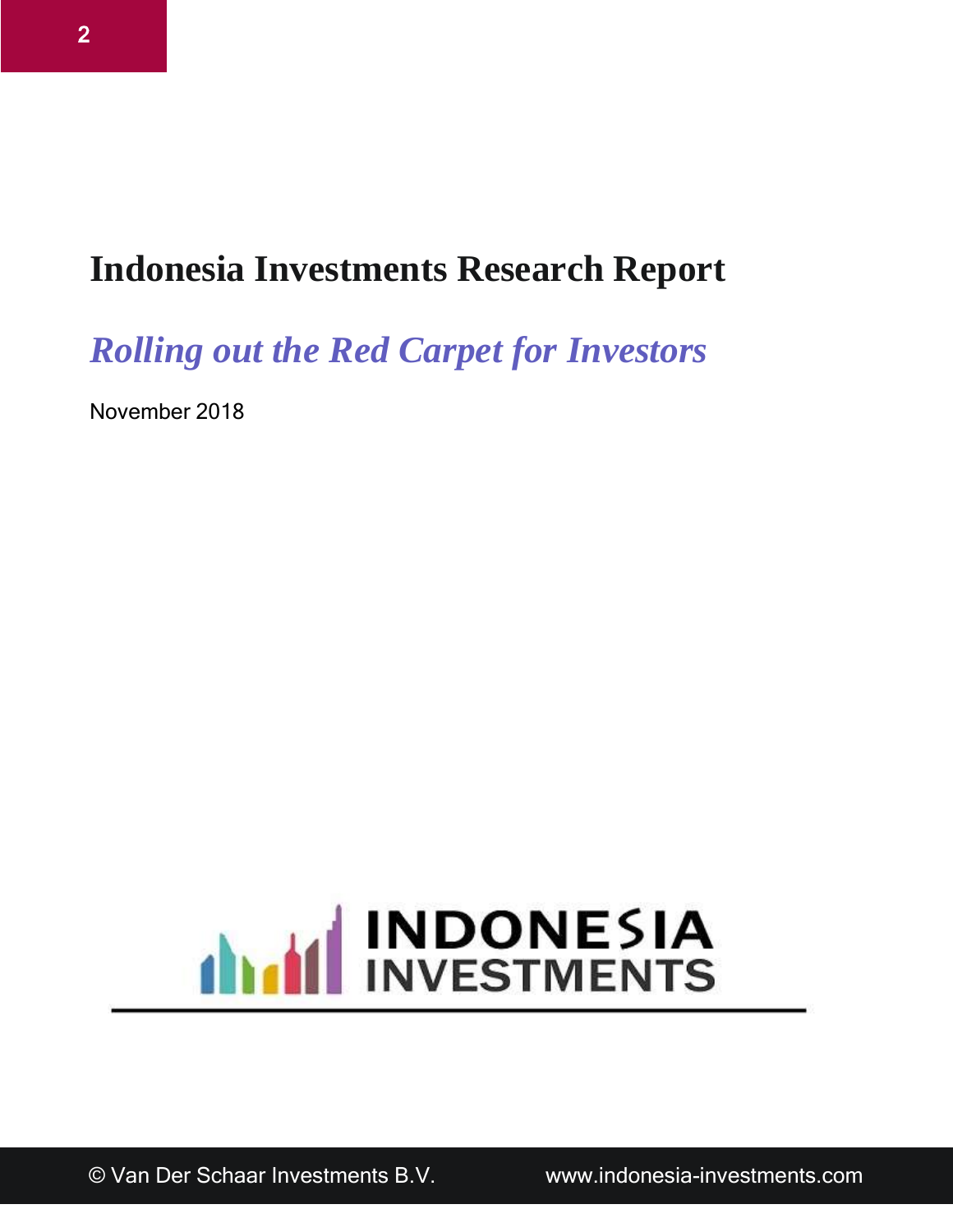## Table of Contents

| - |  |
|---|--|
|   |  |

#### Columns - Political, Economic & Social Developments in Indonesia – November 2018

| • 16th Economic Policy Package Released: New Tax Holidays, Revision of Negative        |    |
|----------------------------------------------------------------------------------------|----|
| Investment List & Tax Incentives for Saving Export Earnings at Home                    | 9  |
| • Gross Domestic Product: Slow Process of Accelerating Economic Growth on Track        | 24 |
| • Coal Mining Update: Contract Extension Relaxation, Price Pressures & the             |    |
|                                                                                        | 29 |
| • Big Changes in the Cement Industry as Semen Indonesia Acquires Holcim                | 40 |
| • Government Supports Palm Oil Industry by Temporarily Removing Palm Oil Levy          | 48 |
| • Investigators Release Preliminary Findings in Fatal Lion Air Crash Investigation  58 |    |
| • Lack of Hygienic Sanitation Facilities in Indonesia Leads to Open Defecation &       |    |
|                                                                                        | 66 |
|                                                                                        | 70 |

#### Update Indonesian Economy & Financial Markets – November 2018

| • Monetary Policy: Bank Indonesia Raises Key Interest Rate to 6.00%; an Expected |     |
|----------------------------------------------------------------------------------|-----|
|                                                                                  | 77  |
|                                                                                  | 82  |
| • Growth Momentum in Indonesia's Manufacturing Sector Slowed Further             | 87  |
| • Trade Balance: Bigger-Than-Expected Monthly Trade Deficit in October 2018      | 92  |
|                                                                                  | 93  |
|                                                                                  |     |
|                                                                                  | 98  |
|                                                                                  |     |
|                                                                                  | 111 |
|                                                                                  | 115 |
|                                                                                  | 116 |
|                                                                                  | 117 |
|                                                                                  | 119 |
|                                                                                  |     |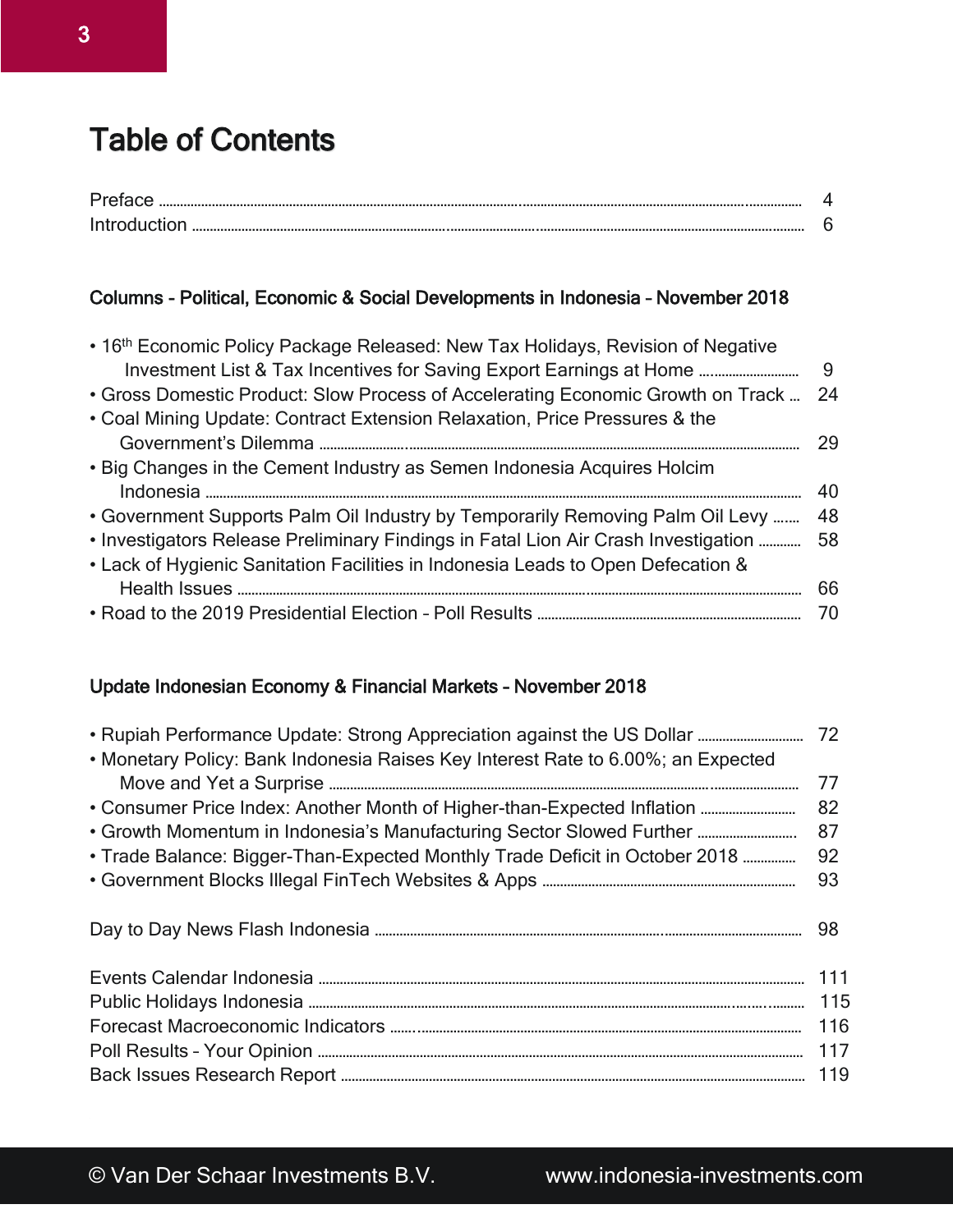### Preface

Indonesia Investments' monthly research report is written and published by Van Der Schaar Investments B.V. - located in Delft, the Netherlands. The report aims to inform the reader of the latest, most relevant political, economic and social developments in Indonesia as well as those key global developments that are impacting on the Indonesian economy or politics.

Our research reports are intended for a wide audience, including both individual and corporate investors, financial market participants, policy makers, journalists, academics, and analysts.

The website Indonesia Investments is the reference and access point for gaining knowledge about Indonesian markets, the economy and cultures. The website is owned by Van Der Schaar Investments B.V., a privately-held investment company (Ltd.) which was established in 2009 but stands in a tradition that stretches back to urban development in the Dutch capital city of Amsterdam in the early 20th century. For information about Indonesia Investments, please visit: www.indonesia-investments.com.



To purchase the monthly research report of Indonesia Investments, you can request for further (payment & subscription) details by sending an email to info@indonesia-investments.com or by contacting +62.8788.410.6944 (including WhatsApp messages). For questions, comments, and other feedback we can also be contacted through these two channels.

#### Price Overview Research Reports Indonesia Investments – Individual Subscriptions: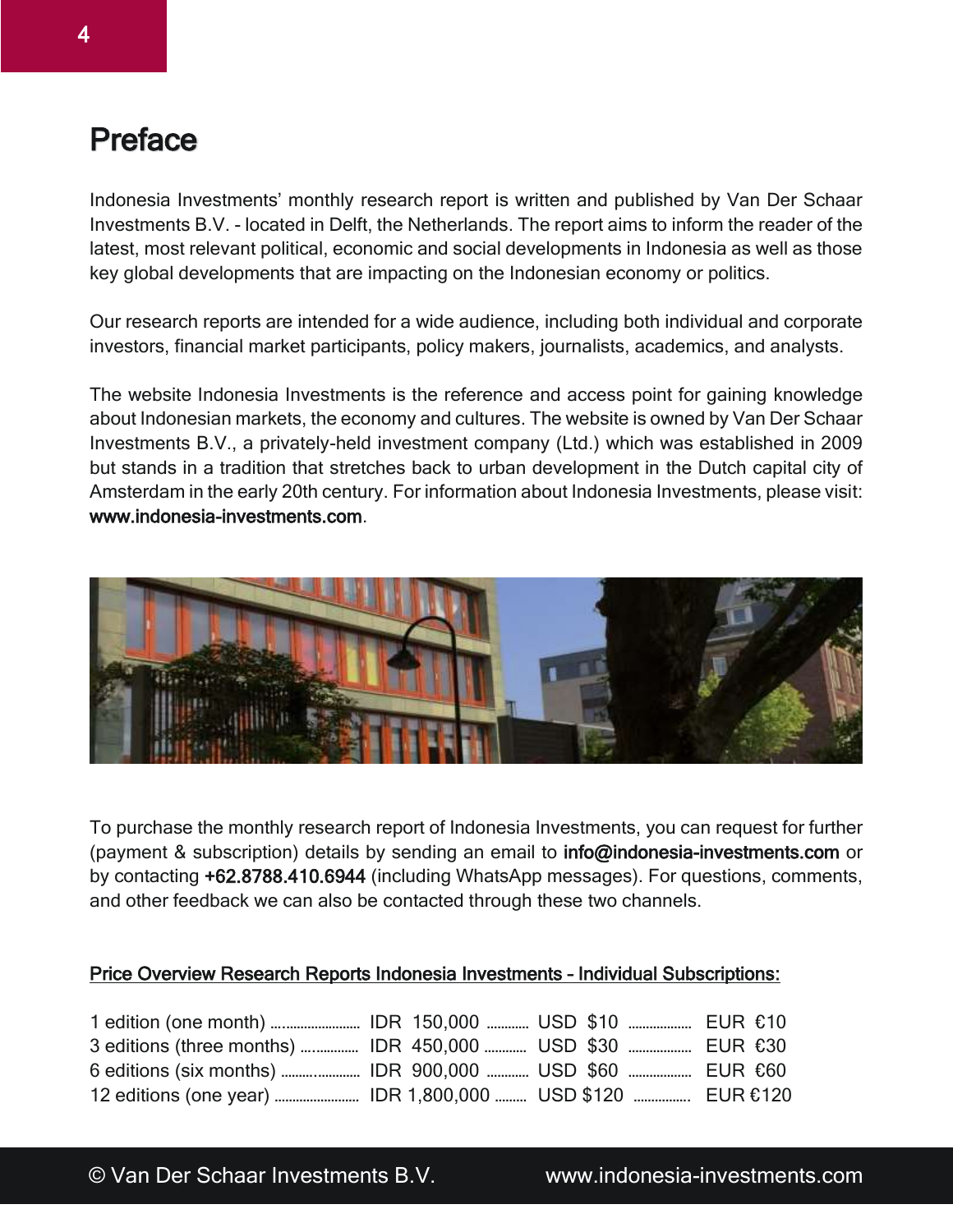Back issues of our research reports can also be purchased by contacting us at info@indonesiainvestments.com or +62.(0)8788.410.6944.

Both content and photography in this report is copyright of Van Der Schaar Investments B.V. (all rights reserved) except when indicated otherwise. Our permission is required by those who want to publish or distribute (part of) this report (Dutch law applies to this research report). This also implies that our research reports cannot be distributed or shared among the workers or management within a company or an organization (*electronic rights*). We therefore offer special corporate subscriptions to those who want to share our reports with staff-members, colleagues, or boards:

#### Price Overview Research Reports Indonesia Investments – Corporate Subscriptions:

|  | $E$ UR €100 |
|--|-------------|
|  | EUR €240    |
|  |             |
|  |             |

Lastly, we would like to emphasize that - although we strive to present accurate, up-to-date, and objective information to the reader - Indonesia Investments cannot guarantee the accuracy of all data that is included in this report.



© Van Der Schaar Investments B.V. www.indonesia-investments.com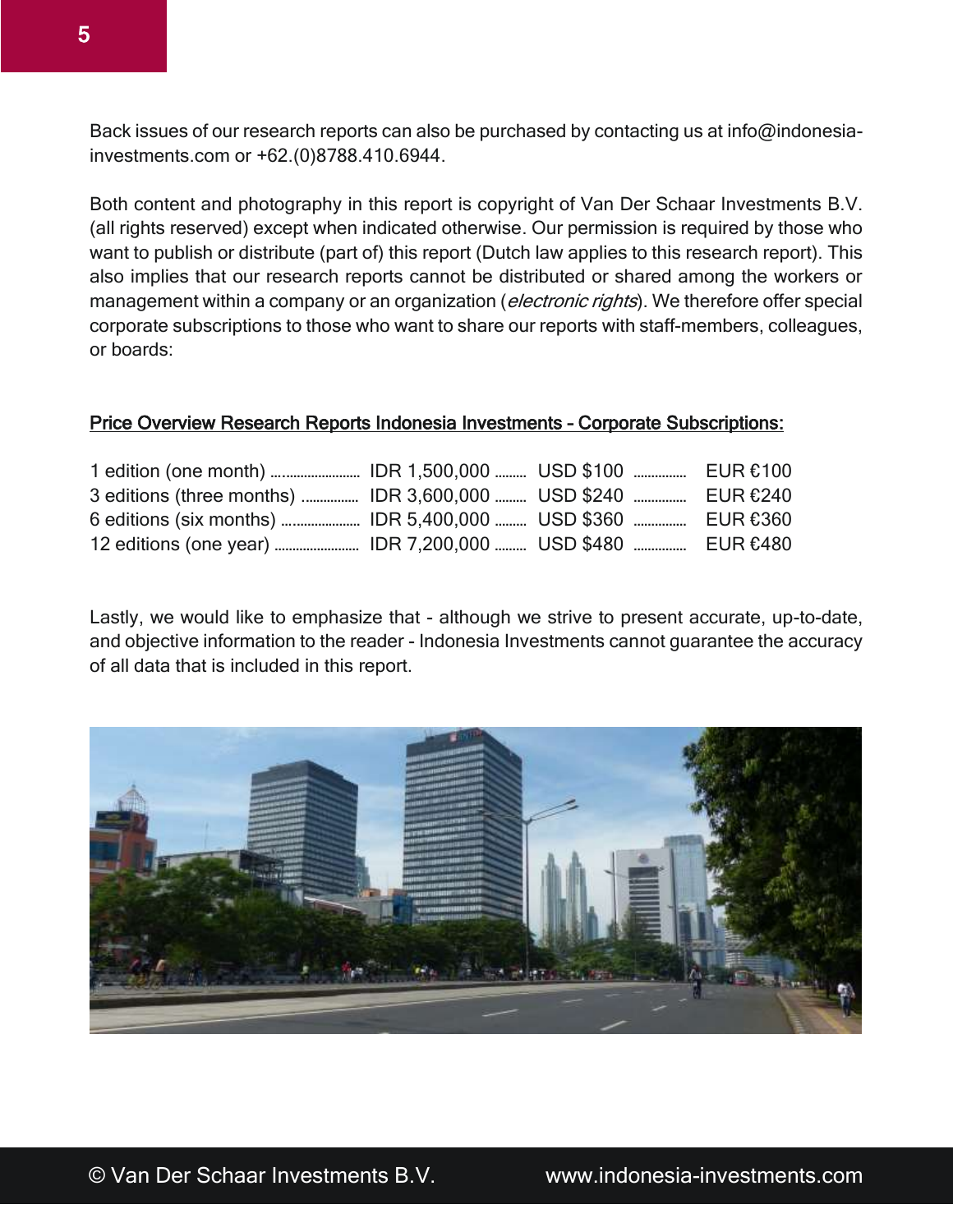### **Introduction**

In terms of the economy, November 2018 was an interesting month for Indonesia. What took many by surprise is that the Indonesian rupiah appreciated markedly against the US dollar over the past couple of weeks. Meanwhile, there is room for more appreciation as the United States and China seem to agree on pausing their tariff war. US President Donald Trump reportedly left the G-20 summit in Argentina (held on 30 Nov - 1 Dec) with an agreement not to raise tariffs on Chinese goods in the next 90 days, while Chinese President Xi Jinping was quoted saying cooperation is the best choice for China and the United States. This news should calm markets and allow some capital inflows in emerging market economies, including Indonesia. However, we remain living in volatile times and thus it does not take much to reverse this situation again.

What was also a surprise was the Indonesian central government's announcement of the 16<sup>th</sup> economic policy. There was a 17-month gap between the  $15<sup>th</sup>$  and  $16<sup>th</sup>$  economic package and we were actually not expecting to see a new package ahead of the legislative and presidential elections that are scheduled for April 2019. The latest policy package aims at attracting more investment through an expansion of the country's tax holiday program as well as a revision of the Negative Investment List. Secondly, the new package encourages commodity exporters to deposit their foreign exchange earnings at designated banks at home (and preferably convert foreign exchange into rupiah).

It is always a good sign to see the government making efforts to boost investment and economic growth. However, we are not too optimistic as we feel Indonesia's investment climate is plagued by several big and structural bottlenecks that scare off part of (potential) investors. For example, the lack of adequate infrastructure development, regulatory uncertainty, and the quality of local human capital.

Although we have seen great developments (especially in terms of infrastructure development) under the administration of President Joko Widodo, there is still a long road ahead to tackle these structural bottlenecks. In fact, it will require the efforts from multiple governments to come as there are no quick fixes in these aforementioned areas.

Another topic that is in the spotlight in this edition of our research report is Indonesia's Q3-2018 economic growth. Although at 5.17 percent year-on-year (y/y) Indonesia's Q3-2018 growth in fact slightly exceeded our expectations, we did become less optimistic about economic growth next year and therefore we decided to cut our outlook for Indonesia's economic growth in 2019 from 5.3 percent (y/y) to 5.2 percent (y/y) amid tough external conditions and Bank Indonesia's aggressive monetary tightening. Meanwhile, the "political year" (with legislative and presidential elections scheduled to take place in April 2019) brings uncertainties about who is in charge of the nation in 2019 and beyond. Such political uncertainties make direct investors, especially foreign ones, cautious.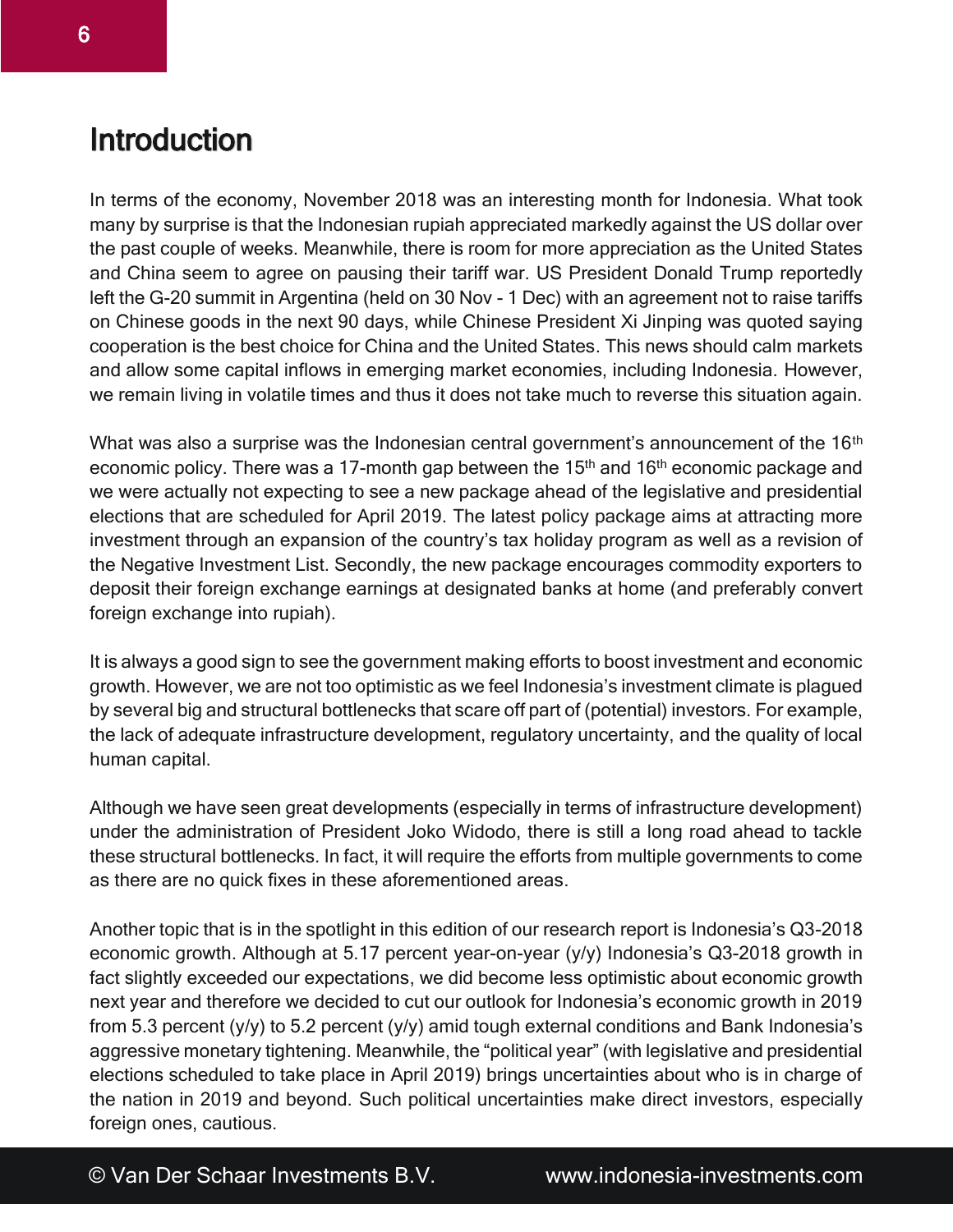7

Meanwhile, there is concern about the export performance of Indonesia, particularly now palm oil prices have been falling significantly this year. The Indonesian government therefore offered a helping hand to domestic palm oil farmers and traders. In late-November the government said it plans to temporarily remove the palm oil export levy that was introduced in 2015. As usual, this new government incentive has supporters and critics. Each side's views will be put forward in this edition.

Various other interesting topics - all related to economic, political and social developments that occurred in Indonesia in the month of November 2018 – are discussed in this research report (see the table of contents on page three).

Another topic that we want to mention in this introduction is investigators' preliminary report of the fatal crash of Lion Air flight JT-610 on 29 October 2018. Although the preliminary findings that were reported by investigators are no definitive conclusions, they seem to point at a series of mistakes, negligence, and lack of communication that involves Boeing, Lion Air and not only the pilots on the fatal flight but also the pilots who flew the penultimate flight.

Thank you for purchasing the November 2018 edition - entitled "Rolling out the Red Carpet for Investors" - and we hope that this report contains valuable information for you!

Research Department Indonesia Investments Delft & Jakarta, 2 December 2018